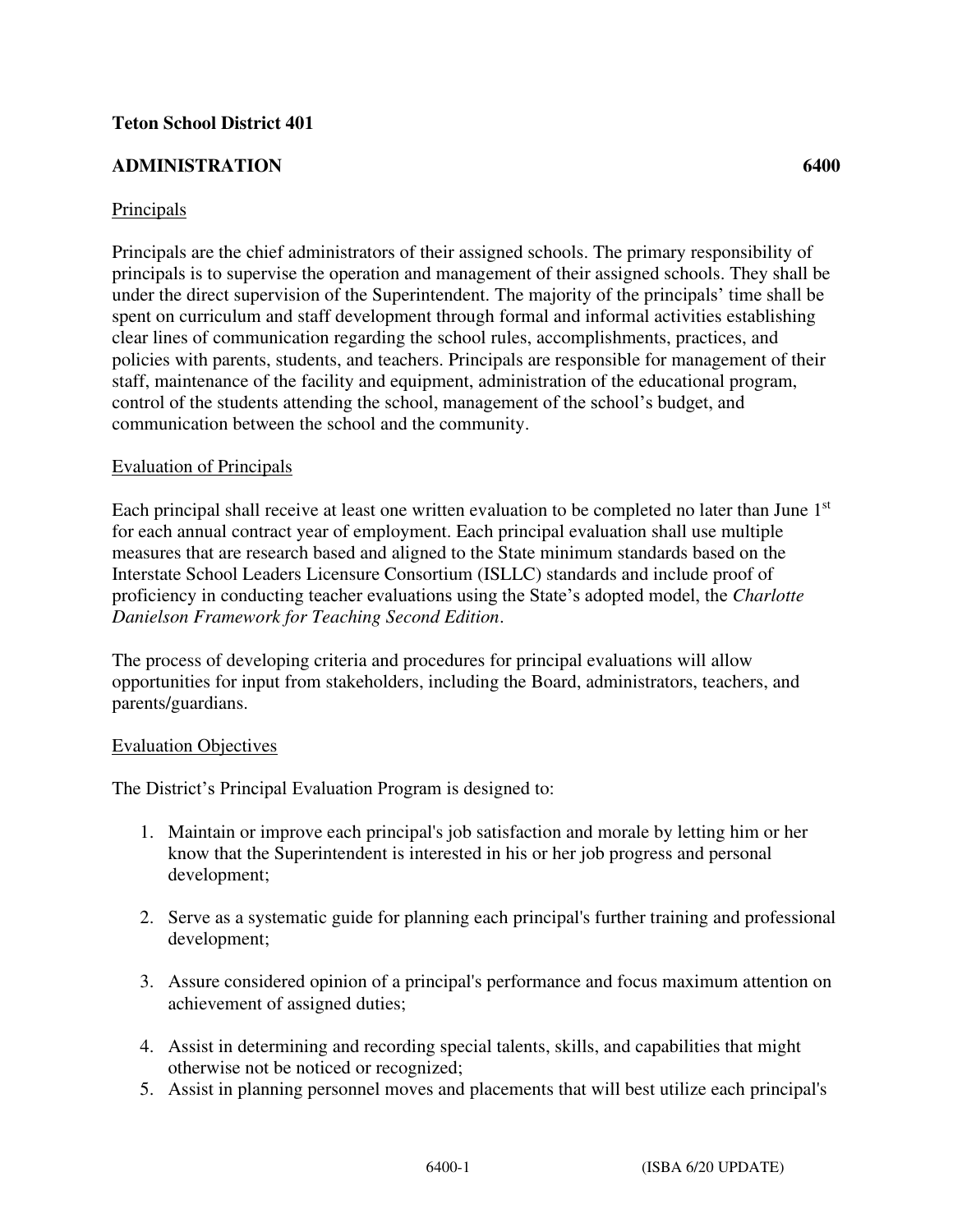capabilities;

- 6. Provide an opportunity for each principal to discuss job problems and interests with the Superintendent; and
- 7. Assemble substantiating data for use as a guide, although not necessarily the sole governing factor, for such purposes as wage adjustments, promotions, disciplinary action, and termination.

# Responsibility

The Superintendent shall have the responsibility for administrating and monitoring the District's Principal Evaluation Program and will ensure the fairness and efficiency of its execution, including:

- 1. Creating and implementing a plan for ongoing training and professional development and the funding thereof for principals in the District's Performance Evaluation Program, including evaluation standards, forms, procedures, and processes and a plan for collecting and using data gathered from evaluation;
- 2. Creating a plan for ongoing review of the District's Principal Evaluation Program that includes stakeholder input from teachers, Board Members, administrators, parents/guardians, and other interested parties;
- 3. Creating a procedure for remediation for principals that receive evaluations indicating that remediation would be an appropriate course of action;
- 4. Creating an individualized evaluation rating system for how principal evaluations will be used to identify proficiency and record growth over time with a minimum of four rankings used to differentiate performance of principals including:
	- A. Unsatisfactory being equal to a rating of 1;
	- B. Basic being equal to a rating of 2;
	- C. Proficient being equal to a rating of 3; and
	- D. Distinguished being equal to a rating of 4.
- 5. Completing Principal Evaluation annually, ensuring proper safeguards, and filing completed evaluations.

The individuals assigned this responsibility shall have received training in administrator evaluations based on the statewide framework for evaluations. Written Evaluation

A written summative evaluation will be completed for each principal by the Superintendent no later than June  $1<sup>st</sup>$  for each annual contract year of employment. A copy will be given to the principal. The original will be retained by the Superintendent. The evaluation shall be reviewed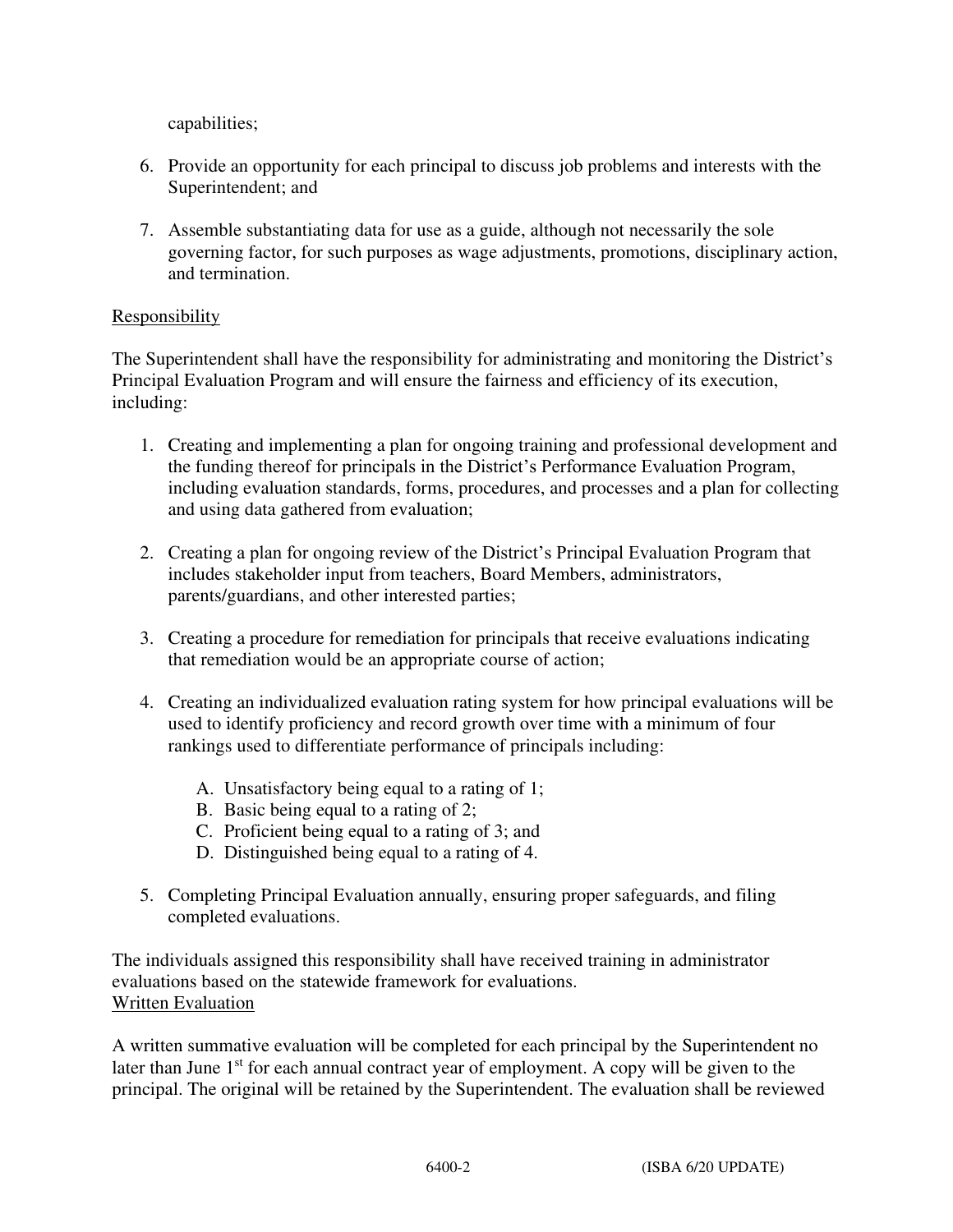annually and revised as necessary to indicate any significant changes in duties or responsibilities. The evaluation is designed to increase planning and relate performance to assigned responsibilities through joint understanding between the Superintendent and the principal as to the job description and major performance objectives.

The evaluation will identify the sources of data used in conducting the evaluation. Proficiency in conducting observations and evaluating effective teacher performance shall be included as one source of data.

# Evaluation Measures and Criteria

**Professional Practice:** Principals must receive an evaluation in which a majority of the summative evaluation results are based on Professional Practice. All measures within the Professional Practice portion of the evaluation must be aligned at a minimum to the following Domains and Components based upon the Idaho Standards for Effective Principals.

**Domain 1: School Climate:** The principal promotes the success of all students by advocating, nurturing, and sustaining a school culture and instructional program conducive to student learning and staff professional development. The principal articulates and promotes high expectations for teaching and learning while responding to diverse community interests and needs.

- 1. **School Culture:** The principal establishes a safe, collaborative, and supportive culture ensuring all students are successfully prepared to meet the requirements for tomorrow's careers and life endeavors;
- 2. **Communication:** The principal is proactive in communicating the vision and goals of the school or District, the plans for the future, and the successes and challenges to all stakeholders; and
- 3. **Advocacy**: The principal advocates for education, the District and school, teachers, parents, and students and engenders school support and involvement.

**Domain 2: Collaborative Leadership:** The principal promotes the success of all students by ensuring management of the organization, operations, and resources for a safe, efficient, and effective learning environment. In collaboration with others, he or she uses appropriate data to establish rigorous, concrete goals in the context of student achievement and instructional programs. The principal uses research and/or best practices in student achievement, instructional programs, and improving the education program.

- 1. **Shared Leadership:** The principal fosters shared leadership that takes advantage of individual expertise, strengths, and talents, and cultivates professional growth;
- 2. **Priority Management:** The principal organizes time and delegates responsibilities to balance administrative/managerial, educational, and community leadership priorities;
- 3. **Transparency:** The principal seeks input from stakeholders and takes all perspectives into consideration when making decisions;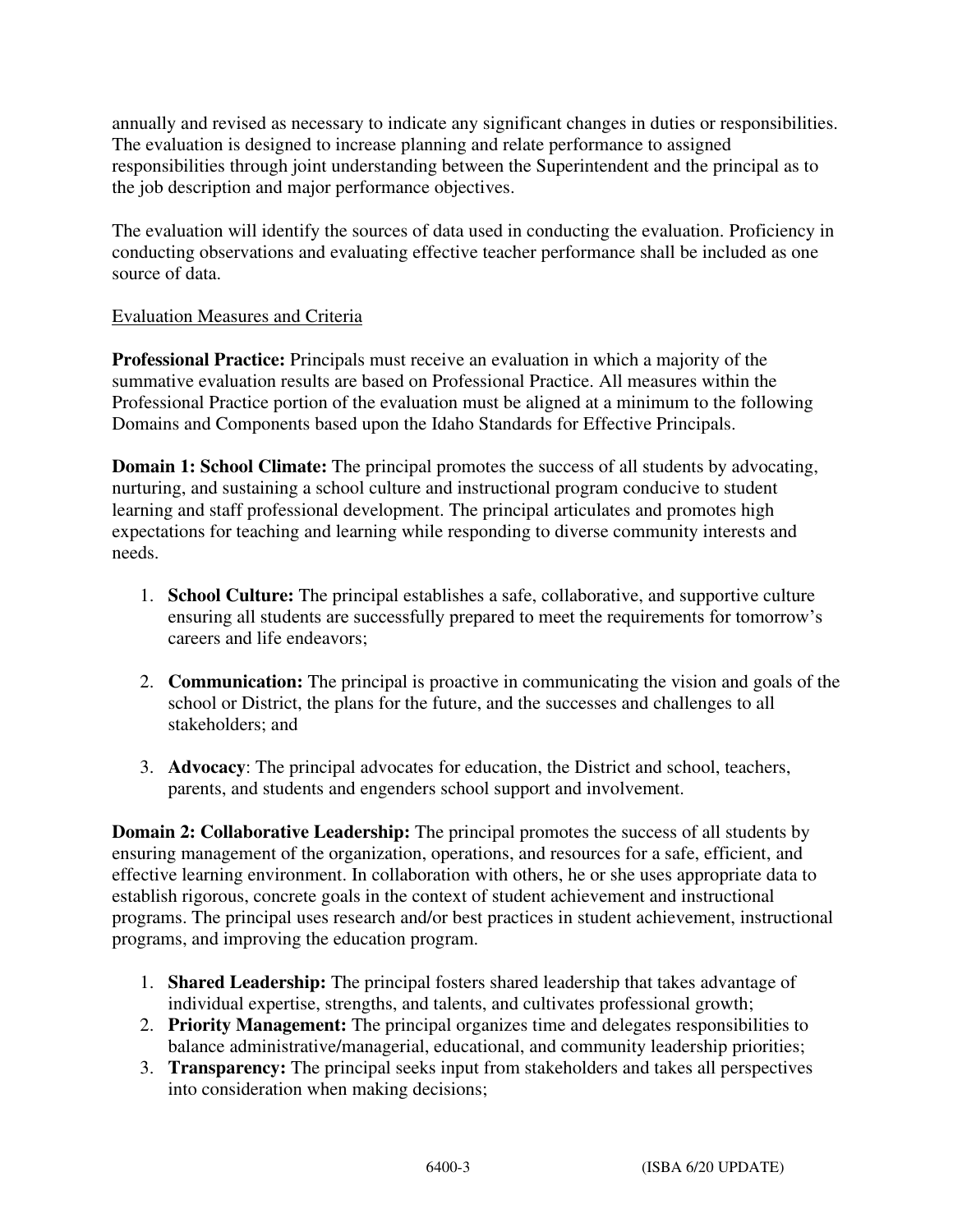- 4. **Leadership Renewal:** The principal strives to continuously improve leadership skills through professional development, self-reflection, and utilization of input from others; and
- 5. **Accountability:** The principal establishes high standards for professional, legal, ethical, and fiscal accountability for self and others.

**Domain 3: Instructional Leadership:** The principal promotes the success of all students by facilitating the development, articulation, implementation, and stewardship of a vision of learning that is shared and supported by the school community. The principal provides leadership for major initiatives and change efforts and uses research and/or best practices in improving the education program.

- 1. **Innovation:** The principal seeks and implements innovative and effective solutions that comply with general and special education law;
- 2. **Instructional Vision**: The principal ensures that instruction is guided by a shared, research-based instructional vision that articulates what students do to effectively learn;
- 3. **High Expectations:** The principal sets high expectation for all students academically, behaviorally, and in all aspects of student well-being;
- 4. **Continuous Improvement of Instruction:** The principal has proof of proficiency in assessing teacher performance based upon the Charlotte Danielson Framework for Teaching Second Edition and aligns resources, policies, and procedures toward continuous improvement of instructional practice guided by the instructional vision;
- **5. Evaluation**: The principal uses teacher/principal evaluation and other formative feedback mechanisms to continuously improve teacher/principal effectiveness; and
- **6. Recruitment and Retention**: The principal recruits and maintains a high quality staff.

The evaluation will also include at least one of the following as a measure to inform the Professional Practice portion:

- 1. Input received from parents or guardians;
- 2. Input received from students;
- 3. Input received from teachers; and/or
- 4. Portfolios.

The District has chosen 1, 2, and 3 as its measures to inform the Professional Practice portion. The Board shall determine the manner and weight of parental input, student input, teacher input, and/or portfolios on the evaluation.

**Student Achievement:** Part of the evaluation must be based on multiple objective measures of growth in measurable student achievement as defined in Section 33-1001, Idaho Code. This portion of the evaluation may be calculated using current and/or the immediate past year's data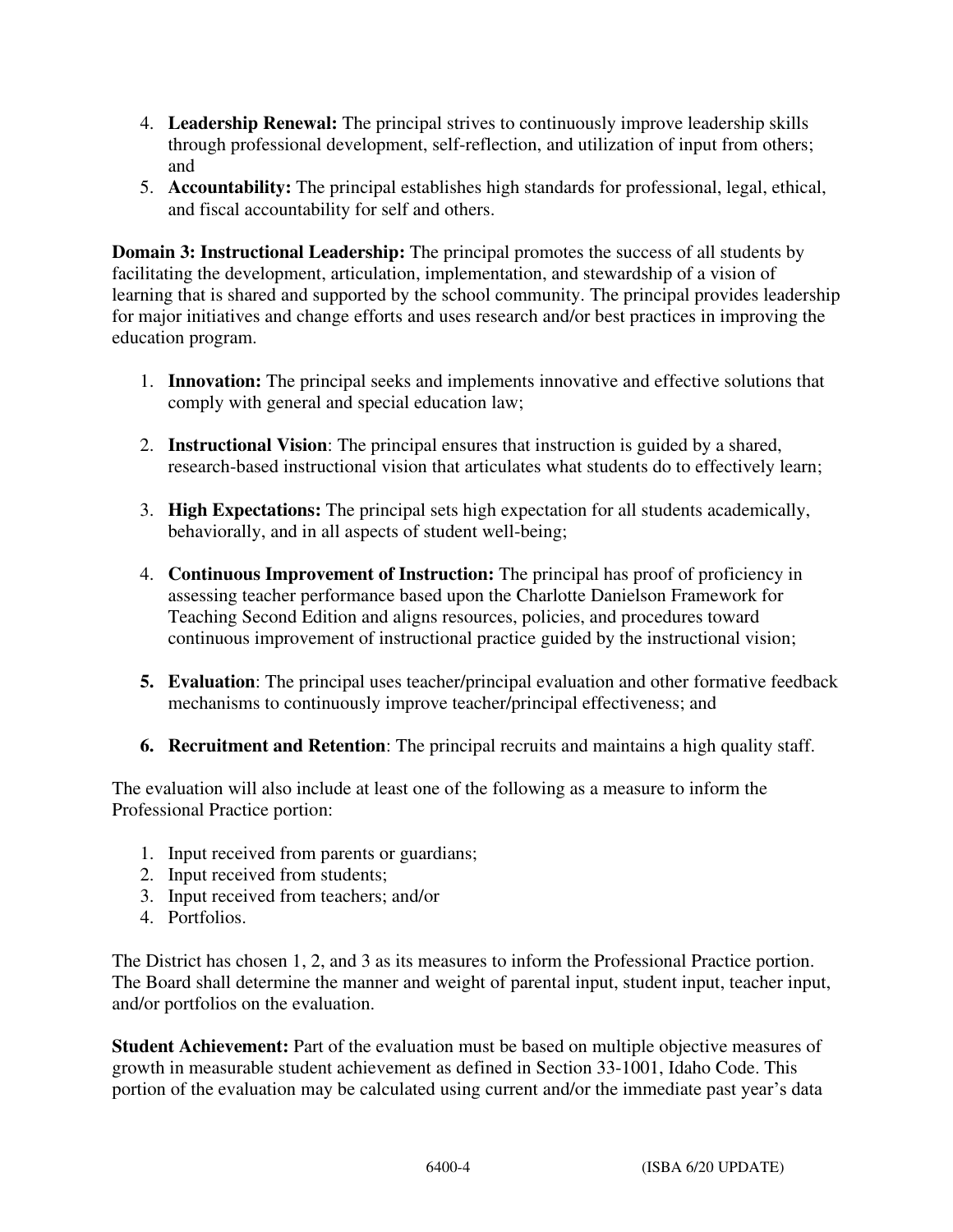and may use one or both years of data. Growth in student achievement may be considered as an optional measure for all other school-based and District-based administrators, as determined by the Board.

## Proof of Proficiency in Teacher Evaluations

Proof of proficiency in evaluating teacher performance shall be required of all individuals assigned the responsibility for appraising, observing, or evaluating certificated personnel performance. The individuals assigned this responsibility shall have received training in administrator evaluations based on the statewide framework for evaluations.

#### Communicating Evaluation Results

Each evaluation shall include a meeting between the Superintendent and principal wherein the Superintendent will:

- 1. Discuss the evaluation with the principal, emphasizing strong and weak points in job performance. Commend the principal for a job well done if applicable and discuss specific corrective action if warranted. Recommendations should specifically state methods to correct weaknesses. Set mutual goals for the principal to reach before the next performance evaluation.
- 2. Allow the principal to make any written comments he or she desires. Inform the principal that he or she may turn in a written rebuttal/appeal of any portion of the evaluation within seven days and outline the process for rebuttal/appeal. Have the principal sign the evaluation indicating that he or she has been given a copy.

# Rebuttal/Appeal

Within seven days from the date of the evaluation meeting with the Superintendent the principal may file a written rebuttal/appeal of any portion of the evaluation. The written rebuttal/appeal shall state the specific content of the evaluation with which the principal disagrees, a statement of the reason(s) for disagreement, and the amendment to the evaluation requested.

If a written rebuttal/appeal is received by the Superintendent within seven days, the Superintendent shall provide the principal with a written response within ten working days either amending the evaluation as requested by the principal or stating the reason(s) why the Superintendent will not be amending the evaluation as requested.

If the Superintendent chooses to amend the evaluation as requested by the principal then the amended copy of the evaluation will be provided to, and signed by, the principal and retained in the principal's personnel file.

If the Superintendent chooses not to amend the evaluation as requested by the principal then the evaluation along with the written rebuttal/appeal, and the Superintendent's response, if any, will be retained in the principal's personnel file.